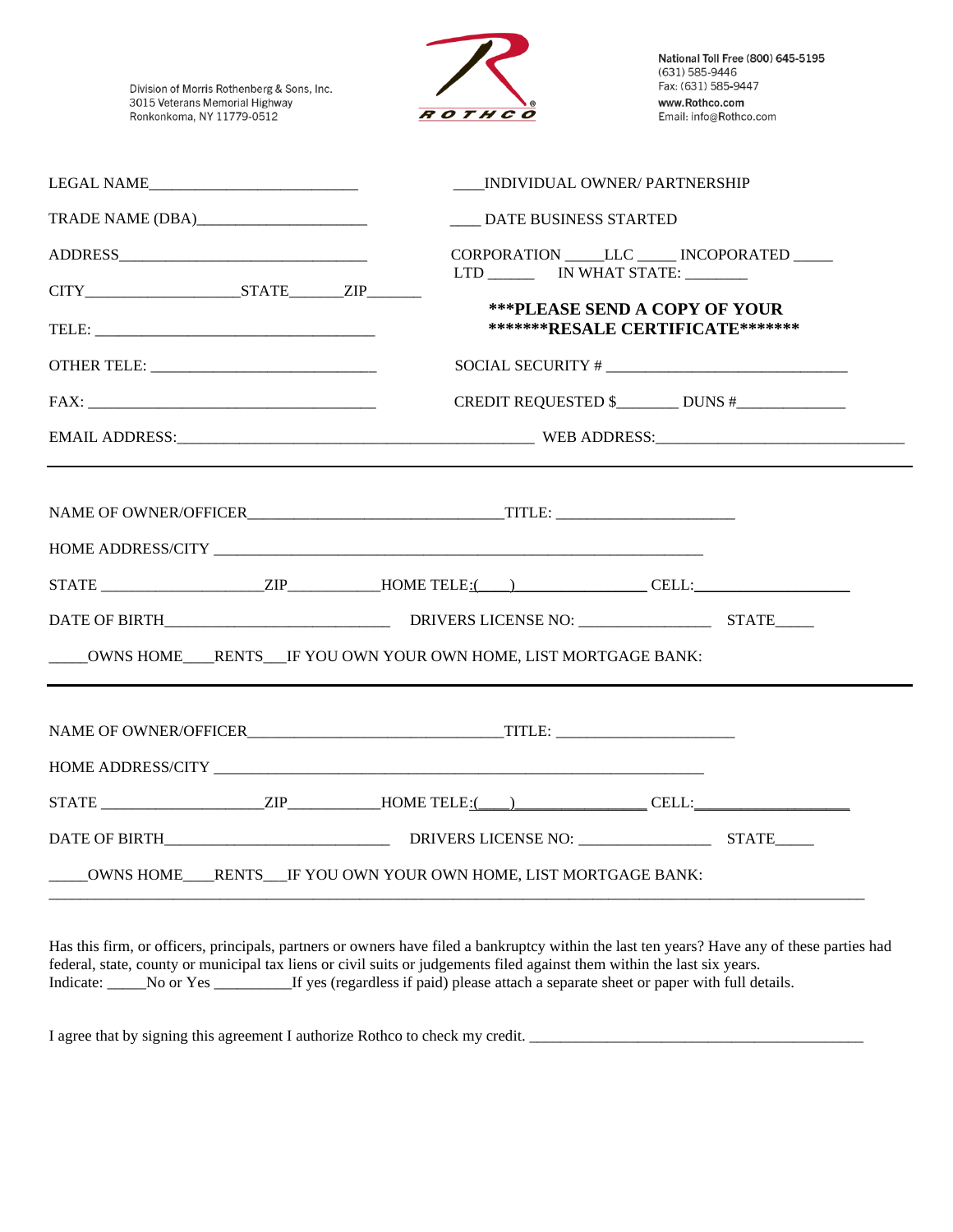## **BANK REFERENCES**

| EMAIL:            |
|-------------------|
| <b>REFERENCES</b> |
|                   |
|                   |
|                   |
|                   |
|                   |
|                   |
|                   |
|                   |
|                   |
|                   |
|                   |
| FAX: ACT#         |
|                   |

## YOU HAVE OUR PERMISSION TO CONTACT THE ACTIVE REFERENCES AND WE AGREE TO ABIDE BY YOUR TERMS OF SALE.

## FOB SHIPPING POINT AND WE PAY A SERVICE CHARGE OF 18% PER ANNUM FOR ANY OUTSTANDING BALANCE NOT PAID WITHIN THESE TERMS.

The owner agrees that in the event that Morris Rothenberg & Son, Inc. DBA Rothco is forced to take legal action against our firm, its owners, principals, officers, guarantors or myself, to reimburse the Creditor for all collection agency's, attorney's, marshal's and courts commissions and fees, process server or investigation costs, interest and all court costs as the court may adjudge. Customer, at our discretion, accepts jurisdiction in the event of legal action, debtor accepts jurisdiction of Suffolk, New York Courts.

Signature of Authorized Officer/Owner Print Name as Signed Date

\_\_\_\_\_\_\_\_\_\_\_\_\_\_\_\_\_\_\_\_\_\_\_\_\_\_\_\_\_\_\_\_\_\_ \_\_\_\_\_\_\_\_\_\_\_\_\_\_\_\_\_\_\_\_\_ \_\_\_\_\_\_\_\_\_\_\_\_\_\_